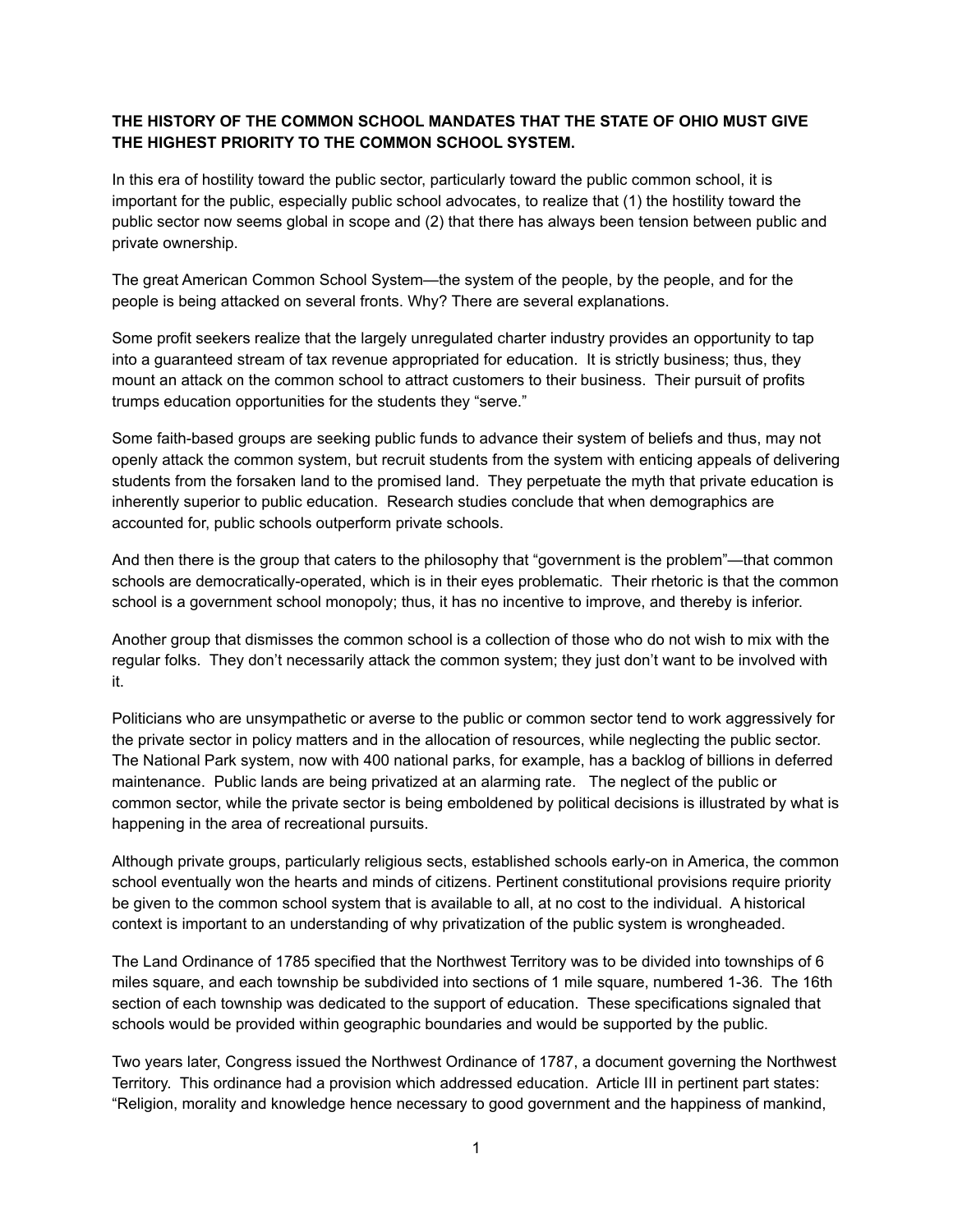schools and the means of education shall forever be encouraged." This provision mandated governmental responsibility for education.

The 1802 Ohio Constitution included a version of the Northwest Ordinance provision regarding education. In pertinent part Article VIII, section 3 Bill of Rights stated: "But religion morality, and knowledge being essentially necessary to good government and the happiness of mankind, schools and the means of instructions shall forever be encouraged by legislative provisions not inconsistent with the rights of conscience." The 1851 Ohio Constitution version of this provision states: "Religion, morality, and knowledge, however, being essential to good government, it shall be the duty of the General Assembly to pass suitable laws to protect every religious denomination in peaceable enjoyment of its own mode of public worship and to encourage schools and means of instruction." (Article I, section 7).

The 1802 Constitution's Bill of Rights, Article VIII included protection for the poor regarding education that is supported by government funds. Section 25 of Article VIII stated: "That no law shall be passed to prevent the poor in the several counties and townships, within the State, from an equal participation in the schools, academies, colleges, and universities within the State, which are endowed in whole or in part, from the revenues arising from donations made by the United States, for support of school academies and universities, shall be open for reception of scholars and students and teachers, of every grade, without distinction or preference whatever, contrary to the intent for which said donations were made." This provision, in context of the Northwest Ordinance which set aside the 16<sup>th</sup> section of each township, confirms that public education was intended, not private education.

During the first few years of statehood, the General Assembly granted charters to private groups to operate education venues. That changed after about 20 years. In 1819 Ephraim Cutler introduced legislation that would regulate and support common schools. The bill, however, was defeated in the Senate.

In 1821, the legislature appointed a schools and school lands commission. Among the statements included in the 1822 Report of the Commission is "as to the school lands of this state, the undersigned have taken considerable pains to ascertain their present value, and what rents they actually produce, with a view, to form if practical, some system of management, which shall render them productive of revenue, for the support of common schools." These commissioners understood that the 16<sup>th</sup> section of each township was set aside for the support of common schools.

The first General Common School Act was passed in 1821. It provided for school districts within townships, and made private property subject to taxation for school purposes at the option of school communities.

The School Act of 1825 provided for the division of townships into school districts, school directors to be elected to manage the required schools, and required school communities to levy property taxes for the support of the schools. The common school system in Ohio was born!

The education provisions of the Land Ordinance of 1785, the Northwest Ordinance of 1787, and the 1802 Ohio Constitution provided the framework upon which state officials began to build a system of common schools available to all at public expense.

The Ohio legislature established the position of Superintendent of Common Schools in 1837 and employed Samuel Lewis to the position. The very name of the position—Superintendent of Common Schools—signals the focus of the type of system to be provided at public expense—a system of the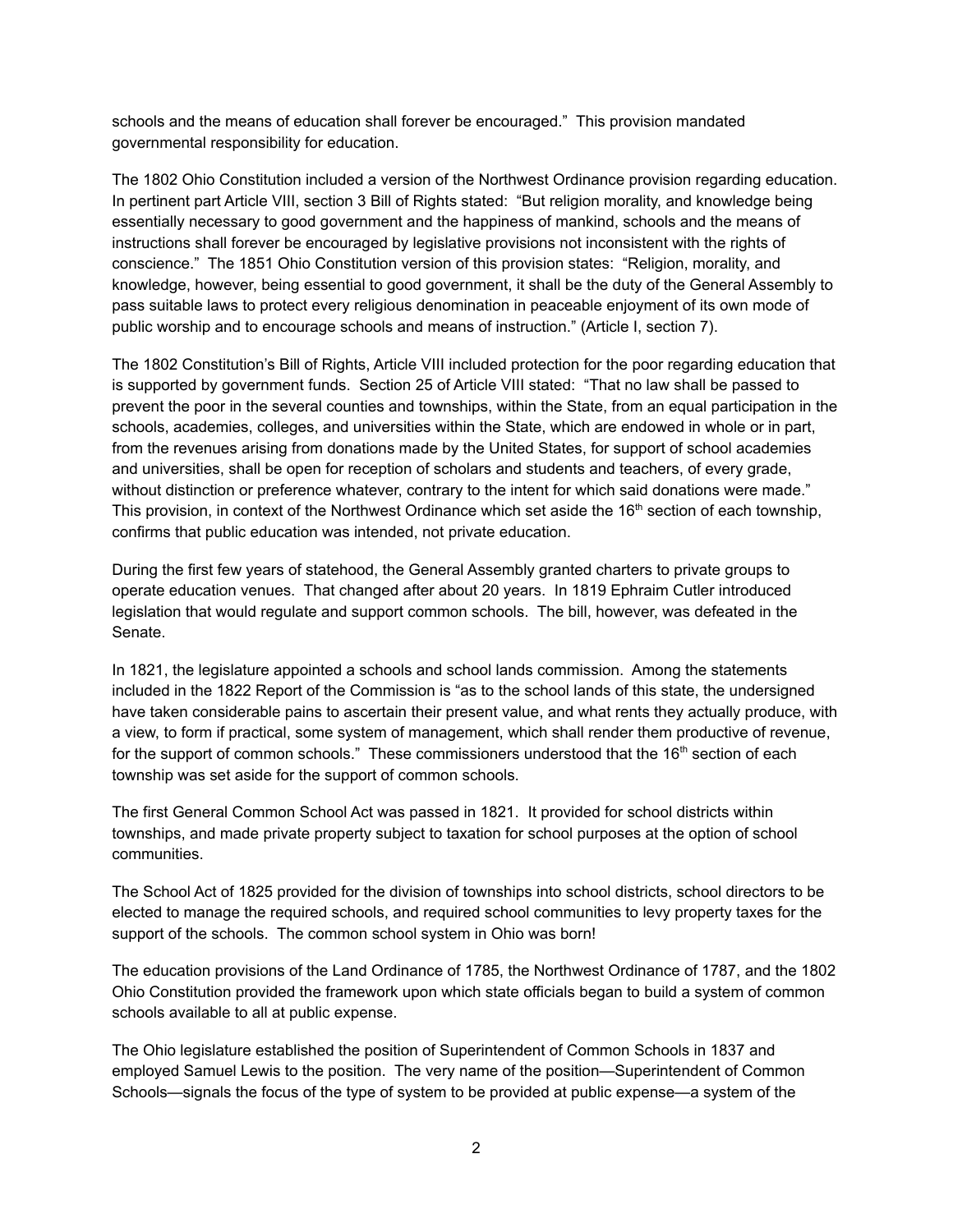people, by the people, for the people; a system designed to form a cohesive body-politic, not a tribal co-existence. It is noteworthy that Horace Mann, often referred to as the father of the American common school, was elected secretary of the Massachusetts Board of Education the same year Lewis was named as Ohio's superintendent of common schools.

Although Lewis resigned after three years, the legislature continued to slowly and somewhat reluctantly advance the common school system. Education associations and advocacy groups put pressure on the legislature to expand support for the common school system. Local communities often moved ahead of the legislature in advancing the common school. For example, the Akron Law of 1847 codified the plan the town of Akron had already proposed. The plan provided that all the schools within the town would be governed and supported by one board of education. Other towns and cities adopted the plan, thus advancing the concept that publicly-supported schools would be held in common by communities and would be governed by elected boards of education.

Many delegates to the Constitutional Convention of 1850 and 1851 complained about the legislature's neglect of the common schools. Delegate J. McCormick declared: "It has been said, that we ought to trust the management of this interest [schooling] to the General Assembly. But now, for forty-eight years the General Assembly has been entrusted with this matter. Under the old constitution it is provided that public schools and the cause of education shall be forever encouraged; and, under this constitutional provision, we have trusted the General Assembly for forty-eight years; and we may trust them for forty-eight years longer, without any good result….Our system of common schools, instead of improving in legislative hands, has been degenerating; and I think it is time that we establish and carry out an efficient system of common school education or abandon the whole thing entirely to the virtue and intelligence of the people." McCormick's remarks indicated that the "common school system" was in place in some form prior to the Constitutional Convention of 1850 and 1851. His view was that the state must be forced via a constitutional provision to secure and fund it.

After intense and protracted debate, the convention delegates crafted article VI, section 2 which states: "The general Assembly shall make such provisions by taxation, or otherwise, as with the income arising from the school trust fund, will secure a thorough and efficient system of common schools throughout the State; but no religious or other sect, or sects shall ever have any exclusive right to, or control of, any part of the school funds of this State." This provision requires one system of education for which the state is responsible to secure and fund by taxation.

Confidence in the efficacy and force of the new constitutional provision for a thorough and efficient system of common schools was expressed by Delegate Samuel Quigley: "[The new education clause] directs the Legislature to make full and ample provision for securing a thorough and efficient system of common school education, free to all the children in the State. The language of this section is expressive of the liberality worthy of a great State, and a great people. There is no stopping place here short of a common school education to all children in the State." The delegates emphasized the system must be available to all children.

The common school system's constitutional design is that it be statewide, but divided into geographic areas known as school districts. It is a unitary system whose subdivisions are operated by boards of education. While one might argue that no constitutional provision forbids the legislature from funding other education programs such as vouchers and charters, the state's priority must be the common school system. Any statutory arrangement that removes funding from school districts or from the state's funding pool for the common school system is to the detriment of the system and contrary to the Ohio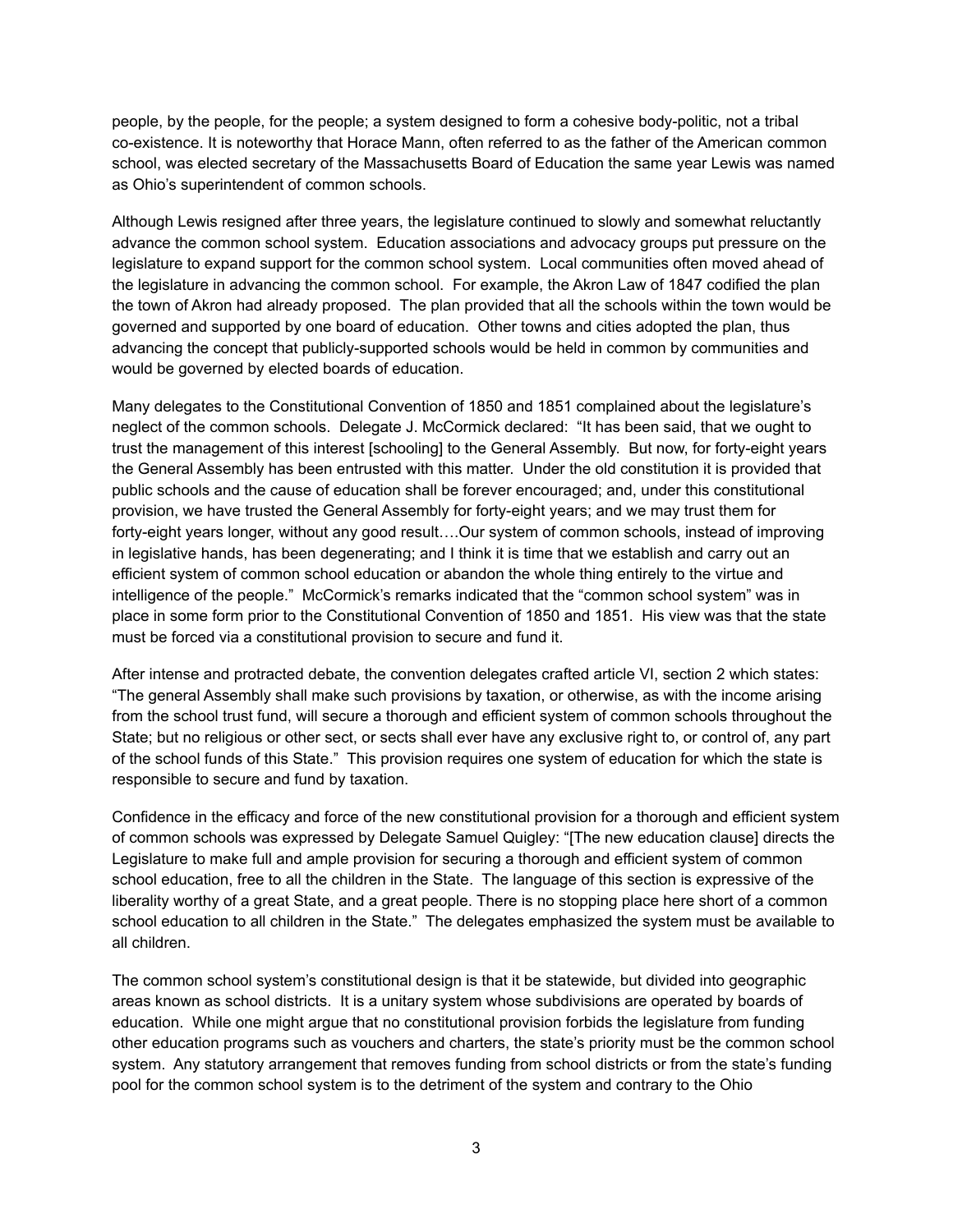Constitution. If the state is determined to fund alternatives to the common school system, the state must demonstrate that it does no harm to the common system.

In context of the DeRolph school funding decisions, the burden is on the state to demonstrate that a thorough and efficient system of common schools is in place and operating effectively before funding other education entities not specified in the Constitution.

Neither charters nor vouchers fit the mold of a common school; thus, they must not be considered in the same class as the constitutionally-required common school system.

Subsequent to the approval of the 1851 Constitution, the legislature established the office of State Commissioner of Common Schools. Again, the emphasis was on common schools. Commissioners were elected on a three year term. Each commissioner issued a report to the legislature each year. In none of the reports is found any reference to the concept of issuing public funds for education to any education entity other than to the common school system.

Ohio's third Constitutional Convention (1874) was marked with intense debate regarding the issue of funneling tax money to religious schools.

The Ohio voters rejected changes to the Constitution proposed by the 1874 Constitutional Convention; however, the debates regarding the use of school tax money for private religious schools is of interest.

A convention delegate made a motion to strike the words, "but, no religious or other sect, or sects, shall ever have any exclusive right to, or control of, any part of the school funds of this state" from Article VI, section 2. This motion sparked a protracted and lively debate regarding the issue of tax money being available to private religious schools. The debate focused on whether any part of school funds should be diverted to private religious schools. The response was a resounding, "No."

Delegate Asher Cook, in opposition to the motion, expressed the opinion of the opponents: "Here the children of a district, and often those of an entire village, are united in one school, where all cause of strife and contention is removed, and their minds, true to the instincts with which they are endued, rich and poor, mingle together, for a loving group of little friends, who, hand in hand, march bravely up the rugged hill of science, making the ascent easy by each other's aid and smoothing its rugged surface by glad peals of laughter, which ring out merrily and clear over hill top, across valley and up the mountain side, until their echoes wake up a joyous community to thank God for the common schools."

The common school and democracy have a symbiosis that is critical to the republic. Horace Mann, the father of the common school, put it this way: "Public education is the cornerstone of our community and our democracy."

The delegates to the Constitutional Convention of 1912 proposed and the citizens of Ohio, on September 3, 1912, adopted Article VI, section 3 of the Ohio Constitution which states: "Provision shall be made by law for the organization, administration and control of the public school system of the state supported by public funds: provided, that each school district embraced wholly or in part within any city shall have the power by referendum vote to determine for itself the number of members and the organization of the district board of education, and provision shall be made by law for the exercise of this power by such school districts." There is not one sentence, phrase, or word in this provision or any other constitutional provision to direct any funds to private entities.